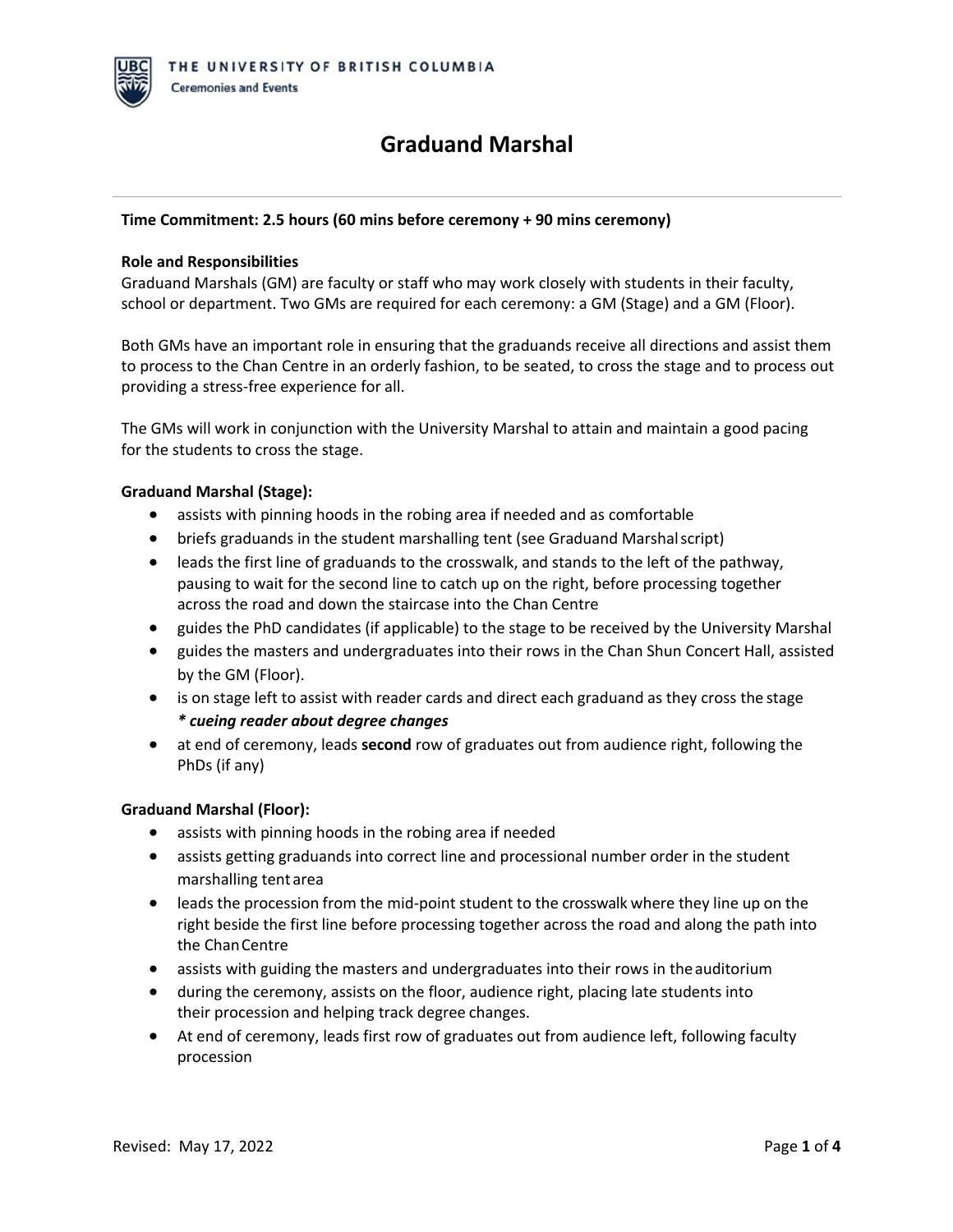#### **TIMELINE**

### **Chan Centre check in:**

60 minutes before the ceremony Both GMs report to Volunteer Check-in at the Chan Centre before shift to receive any updates and to pick up academic regalia.

### **In the Student Marshaling Tent, Buchanan Courtyard:**

55 minutes before the ceremony:

Both GMs check in with Ceremonies Office lead for briefing, assist the students in pinning their hoods and finding their place in the procession line

#### 40 minutes before the ceremony:

GM (Stage) welcomes students, introduces both GMs and reads part one of script

#### 30 minutes before the ceremony:

GM (Stage) reads full script; GM (Floor) continues to assist students with lining up in processional number order.

#### 20 minutes before the ceremony:

GM (Stage) leads first line of students (rows 1 through 4) out to the crosswalk. GM (Floor) assists the lines of students to follow the leader and keep in processional number order.

Once they reach the mid-point student, the GM (Floor) walks in front of that person, leading the second half of the procession (rows 5 through 8) out to the crosswalk to create a second line on the right.

#### 15 minutes before the ceremony:

Walking side by side, both GMs lead their lines together, across the street, along the sidewalk and down the Chan Centre entrance steps, to the left of the main doors, entering the side door into the Glass Lobby.

#### **In the Chan Centre**

Both GMs lead their lines; walking all the way to the end of the Glass Lobby and then looping back around to stand in two rows beside the Parterre Left Door, creating a double-horseshoe.

The GM (Stage) leads the first line into the inside doors of the auditorium and pauses at the top of the steps and raises their hand to cue the University Marshal that the students have arrived and are ready to process. They hold that position until they hear the University Marshal announcing the entrance of graduands to the audience.

The GM (Floor) holds their line in position in the foyer ready to immediately follow the first line in.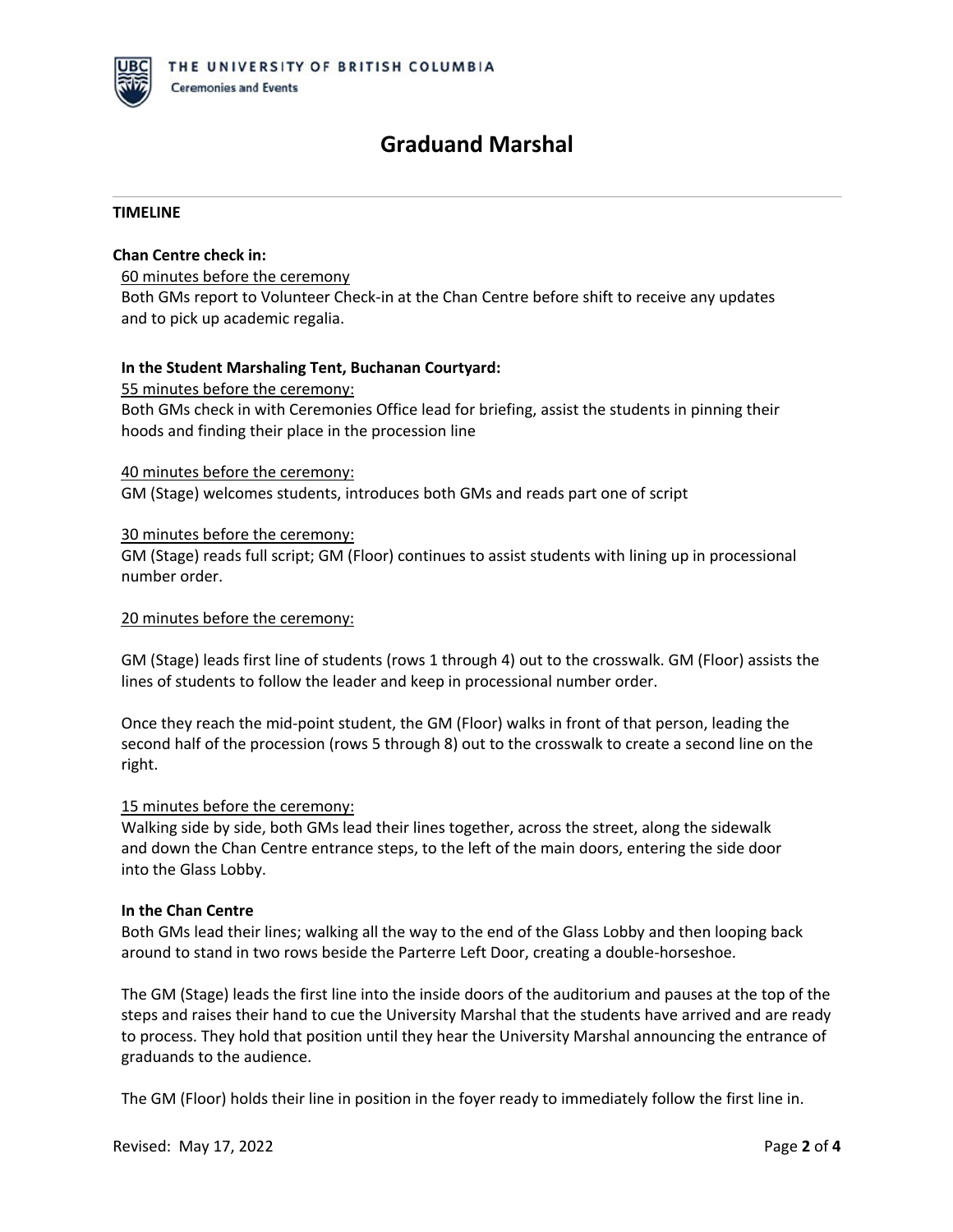Once the University Marshal announces the student procession has arrived and the band commences, the GM (Stage) leads the procession in **single-file entry** into the auditorium, beginning with PhD candidates (if present).

Upon reaching the first row the GM (Stage) will direct the PhD candidates (if present) on stage to be received by the University Marshal and remain at the foot of the stairs until the masters (or bachelors) arrive to be guided into the first row of the auditorium seating.

The GM (Floor) will lead the second line of students into the auditorium immediately after the first line, and will repeat the process of leading the students through the rows into their seats. They work closely with the other GM to place each student in their seat in a timely fashion.

The University Marshal may at times help seat the students if there is a time concern in getting the ceremony started.

Once all students are seated, both GMs will go to audience right to sit in the Usher seats. At this time to GM (Stage) should ensure they have a copy of the program.

### **During the Ceremony**

Once the stage is being set for the conferring of degrees, the two GMs should go to their positions:

- GM (Stage) will be positioned at the top of the stairs (at stage left) to receive thestudents
- GM (Floor) will stand at the foot of the stairs (audience right) to facilitate the conferral of degrees. If needed, they will assist on audience left in place of ushers.
- If there are any issues during the ceremony while the degrees are being conferred the GMs should ask the University Marshal for assistance. For instances where there are students who need assistance in crossing the stage, the University Marshal will assist the student as necessary. The University Marshal will inform the GM of any student with special needs who will be crossing the stage, so they know to hold the line of students while the student receives their degree.

#### **After the Ceremony**

At the end of the ceremony, the GM (Floor) will go over to audience left and the GM (Stage) will remain on audience right.

Once the Faculty Procession has left the stage, the GM (Floor) will follow them, leading the first row of students from audience left out of the auditorium, through the lobby and out of the building, proceeding all the way to Flag Pole Plaza.

The GM (Stage) will lead the second row of students from audience right, following the PhDs who have come off stage, out of the auditorium, through the lobby and out of the building, proceeding all the way to Flag Pole Plaza. If there are no PhDs, the GM will lead the second row once the Chancellor's Procession has left the stage.

Revised: May 17, 2022 Page **3** of **4** GM (Stage) may be asked to lead the PhDs if the University Marshal is not available.